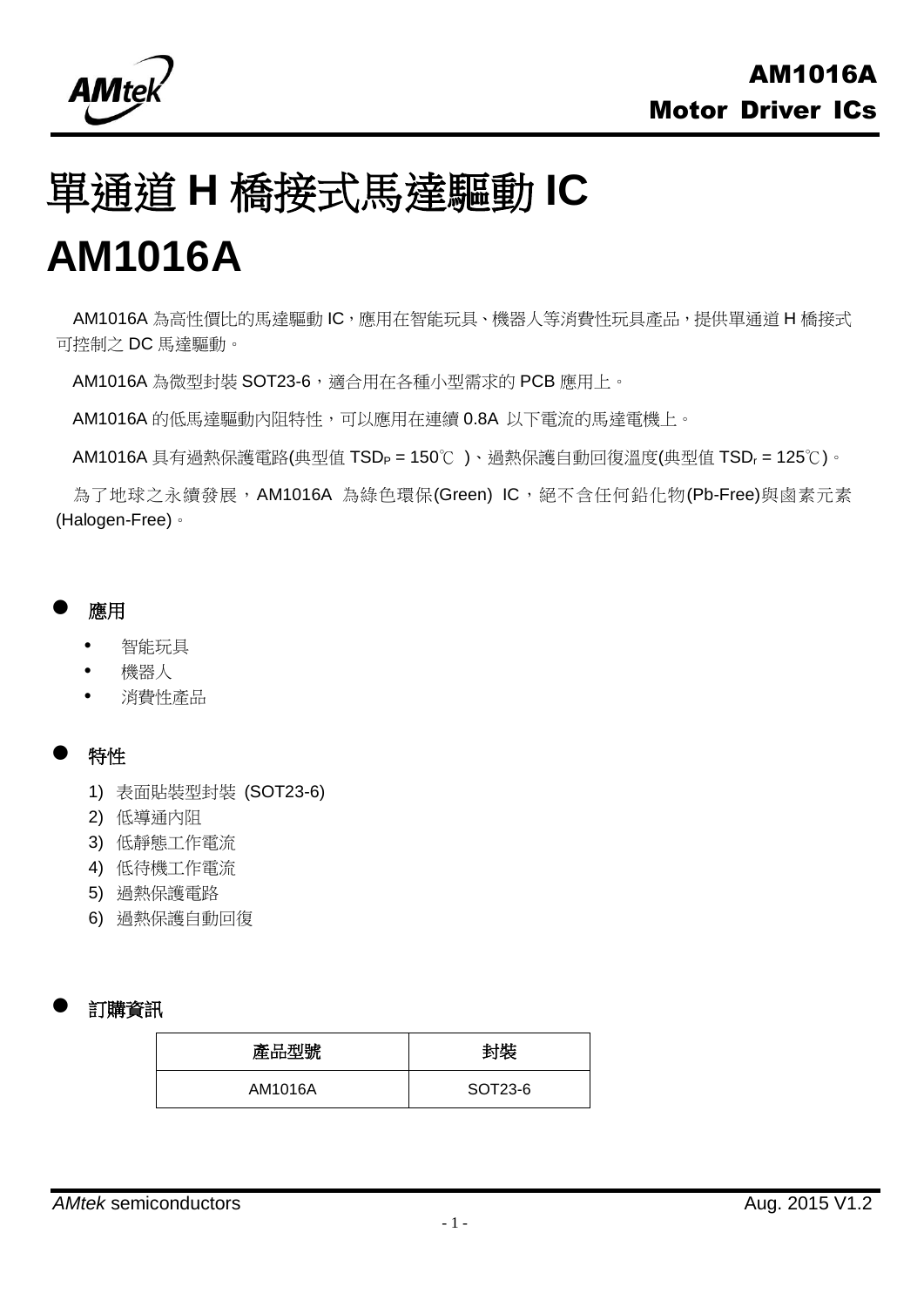

# 絕對最大額定值 **(TA=25**℃**)**

| 参數       | 符號         | 極限值            | 單位 |
|----------|------------|----------------|----|
| 最大電源輸入電壓 | <b>VCC</b> | 7.0            |    |
| 最大持續輸出電流 | locont     | $0.8*$         | А  |
| 最大峰值輸出電流 | Iomax      | 2.0            | A  |
| 工作溫度範圍   | opr        | $-20 \sim +85$ | ∽  |
| 儲存溫度範圍   | l stg      | $-40$ $-$ +150 | ∽  |

\*使用在 PCB 規格為 25mm<sup>2</sup> FR4 PCB (1 oz.)單面板應用。

# 推薦工作條件 **(TA=25**℃**)**

(設定電源電壓需考慮可行的功耗)

| 参數                   | 符號               | 最小     | 典型 | 最大        | 單位         |
|----------------------|------------------|--------|----|-----------|------------|
| 驅動工作電源電壓範圍           | <b>VCC</b>       | 2.0    |    | 6.8       |            |
| 輸入訊號電壓 IN_A and IN_B | $V_{IN\_X}$      | $-0.3$ |    | $Vcc+0.3$ |            |
| 輸出電流                 | I <sub>OUT</sub> |        |    | $0.8*$    | А          |
| 邏輯輸入頻率               | $F_{IN.X}$       | 0.02   |    | 65        | <b>KHz</b> |

\*使用在 PCB 規格為 25mm<sup>2</sup> FR4 PCB (1 oz.)單面板應用。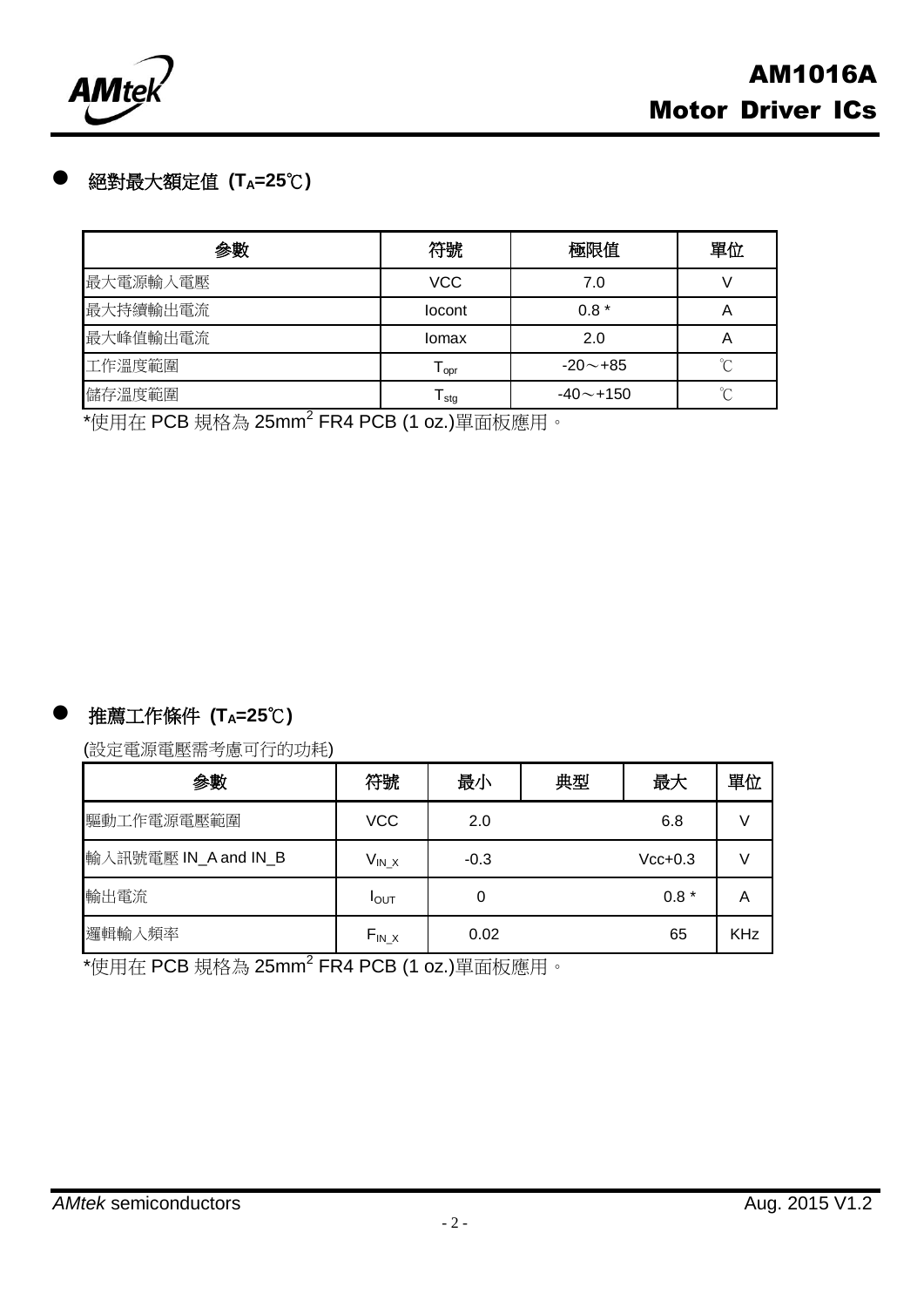

# 電子特性參數值 **(T<sup>A</sup> = 25**℃**,VCC=5V** 除非另有規定 **)**

| 参數               |                  |             | 值    |              |                      |                                                               |
|------------------|------------------|-------------|------|--------------|----------------------|---------------------------------------------------------------|
|                  | 符號               | 最小          | 典型   | 最大           | 單位                   | 條件                                                            |
| 電源參數             |                  |             |      |              |                      |                                                               |
| 靜態電流             | $I_{\rm CC}$     |             | 65   |              | μA                   | 輸入信號<br>IN_A/B= L/H or H/L or<br>H/H, OUT_A/B 空接              |
| 待機電流             | $I_{\text{STB}}$ |             | 0.01 | $\mathbf{1}$ | μA                   | 輸入信號 IN_A/B= L/L                                              |
| 邏輯輸入參數           |                  |             |      |              |                      |                                                               |
| 輸入高準位電壓          | $V_{IN XH}$      | 2.0         |      | $V_{\rm CC}$ | $\vee$               |                                                               |
| 輸入低準位電壓          | $V_{IN\_XL}$     | $\mathbf 0$ |      | 0.7          | $\vee$               |                                                               |
| 輸入高準位電流          | $I_{IN\_X}$      |             | 30   |              | μA                   | $V_{\text{CC}} = 5 \text{ V}$ , $V_{\text{IN}} = 3 \text{ V}$ |
| 輸入頻率             | $F_{IN.X}$       | 0.02        |      | 65           | <b>KHz</b>           |                                                               |
| 輸入下拉電阻           | $R_{IN\_X}$      |             | 100  |              | KΩ                   |                                                               |
| H-bridge FETs 参數 |                  |             |      |              |                      |                                                               |
| 導通內阻             | $R_{ds(on)}$     |             | 0.62 |              | $\Omega$             | $Iload = 200mA$<br>HS+LS FET 導通內阻總和                           |
| 導通內阻             | $R_{ds(on)}$     |             | 0.68 |              | $\Omega$             | $I_{load} = 600mA$<br>HS+LS FET 導通內阻總和                        |
| 過熱溫度保護參數         |                  |             |      |              |                      |                                                               |
| 過熱關閉保護溫度         | TSD <sub>p</sub> |             | 150  |              | $\mathrm{C}$         |                                                               |
| 回復工作溫度           | TSD <sub>r</sub> |             | 125  |              | $\mathrm{C}^{\circ}$ |                                                               |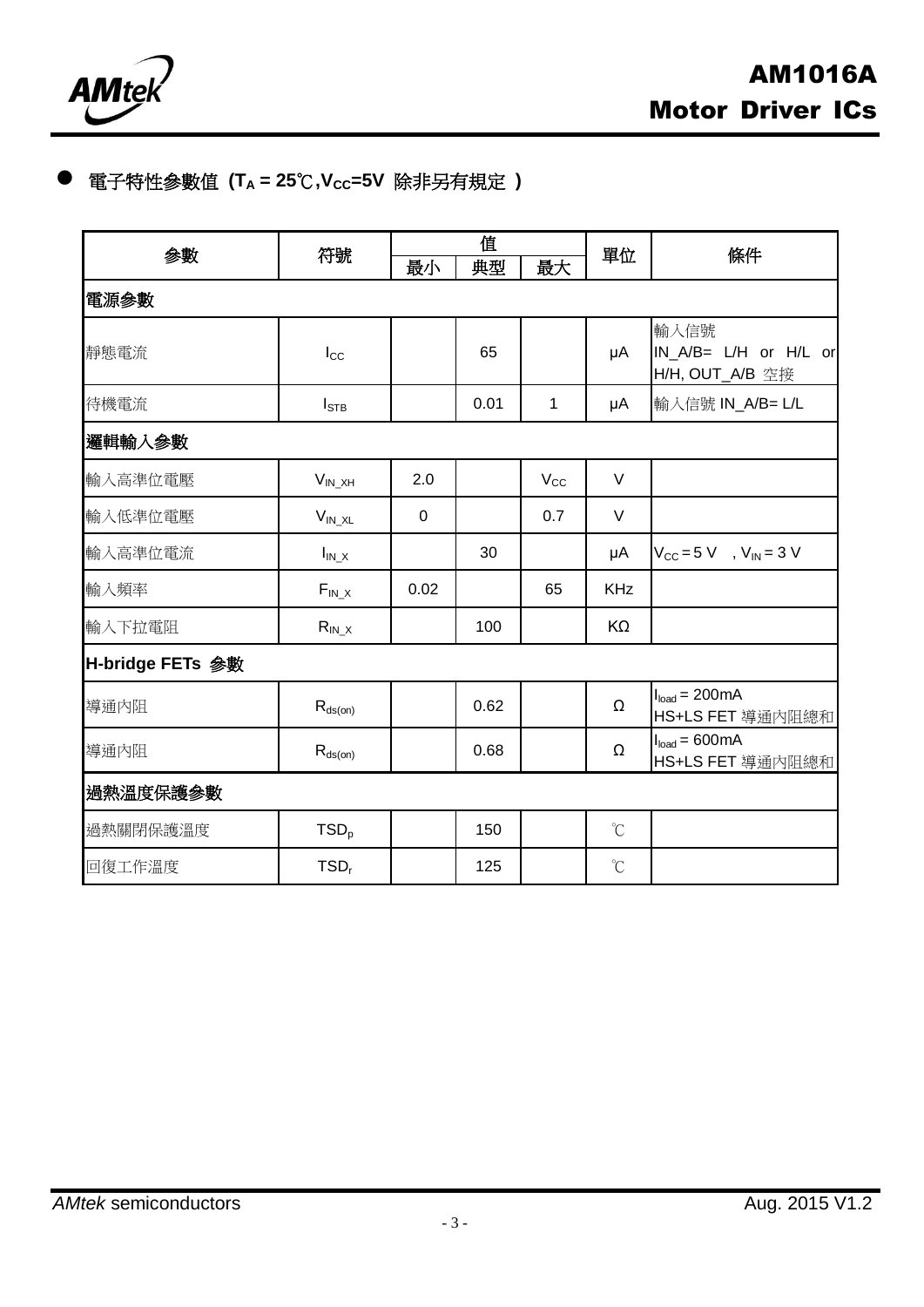

# 功能框圖



### 輸入邏輯說明

#### 功能真值表

| $IN_A$ | $\mathbf{IN\_B}$ | <b>OUT_A</b> | OUT_B | 樟式 |
|--------|------------------|--------------|-------|----|
|        |                  |              |       | 停Ⅰ |
|        | П<br>п           |              | ᅭ     | ト興 |
|        |                  | H            |       | 反轉 |
|        | Н                |              |       | 剎車 |

**\***當 **IN\_A = IN\_B = L**,**IC** 將進入待機模式**(Standby-mode)**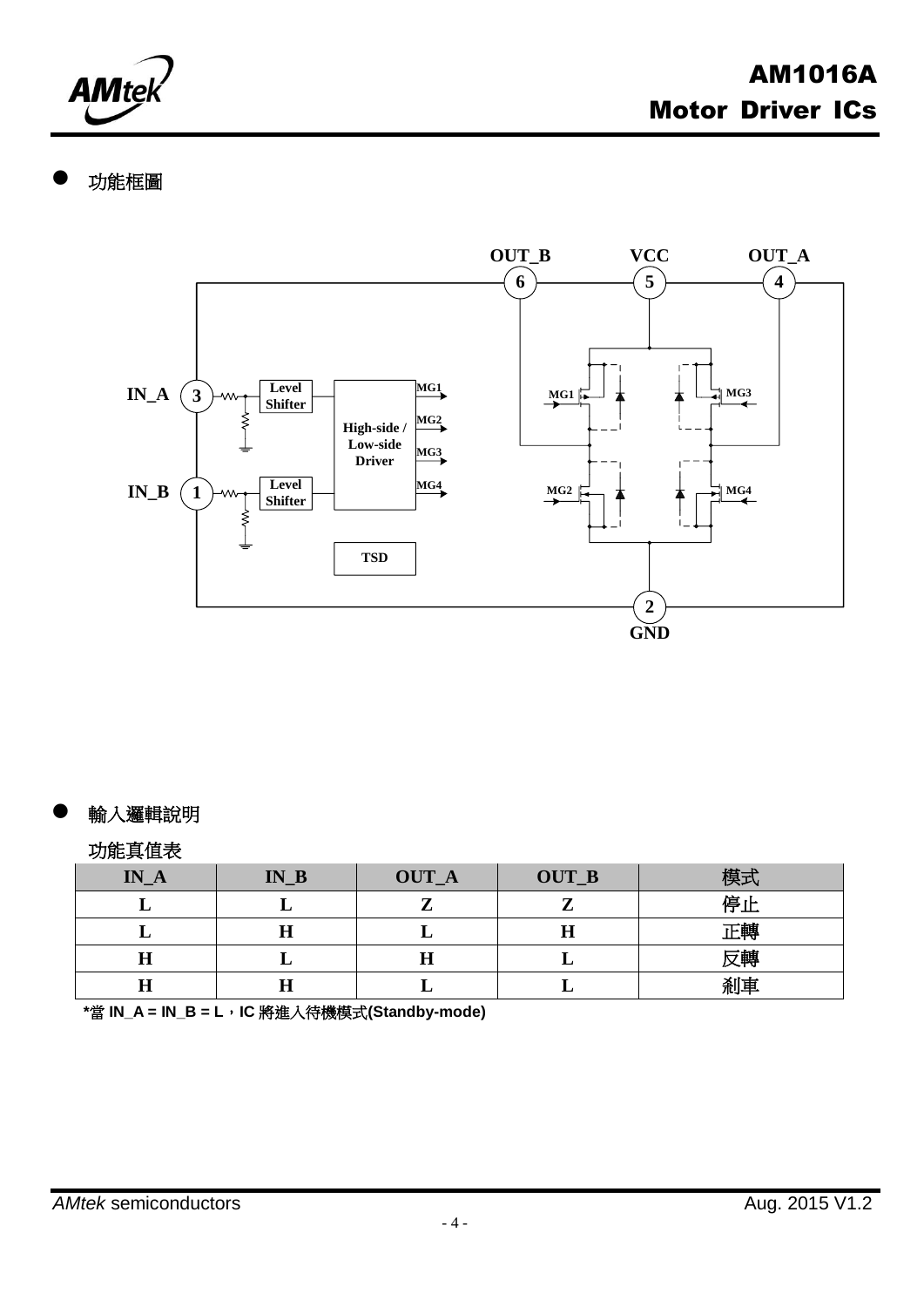

# 引腳配置



# 引腳定義

| 編號 | 名稱         | 輸入出 | 功能敘述   |
|----|------------|-----|--------|
| 1  | $IN_B$     |     | 反轉輸入訊號 |
| 2  | <b>GND</b> |     | 接地端    |
| 3  | $IN_A$     |     | 正轉輸入訊號 |
| 4  | OUT_A      | O   | 輸出正端   |
| 5  | <b>VCC</b> |     | 電源輸入   |
| 6  | OUT_B      | O   | 輸出負端   |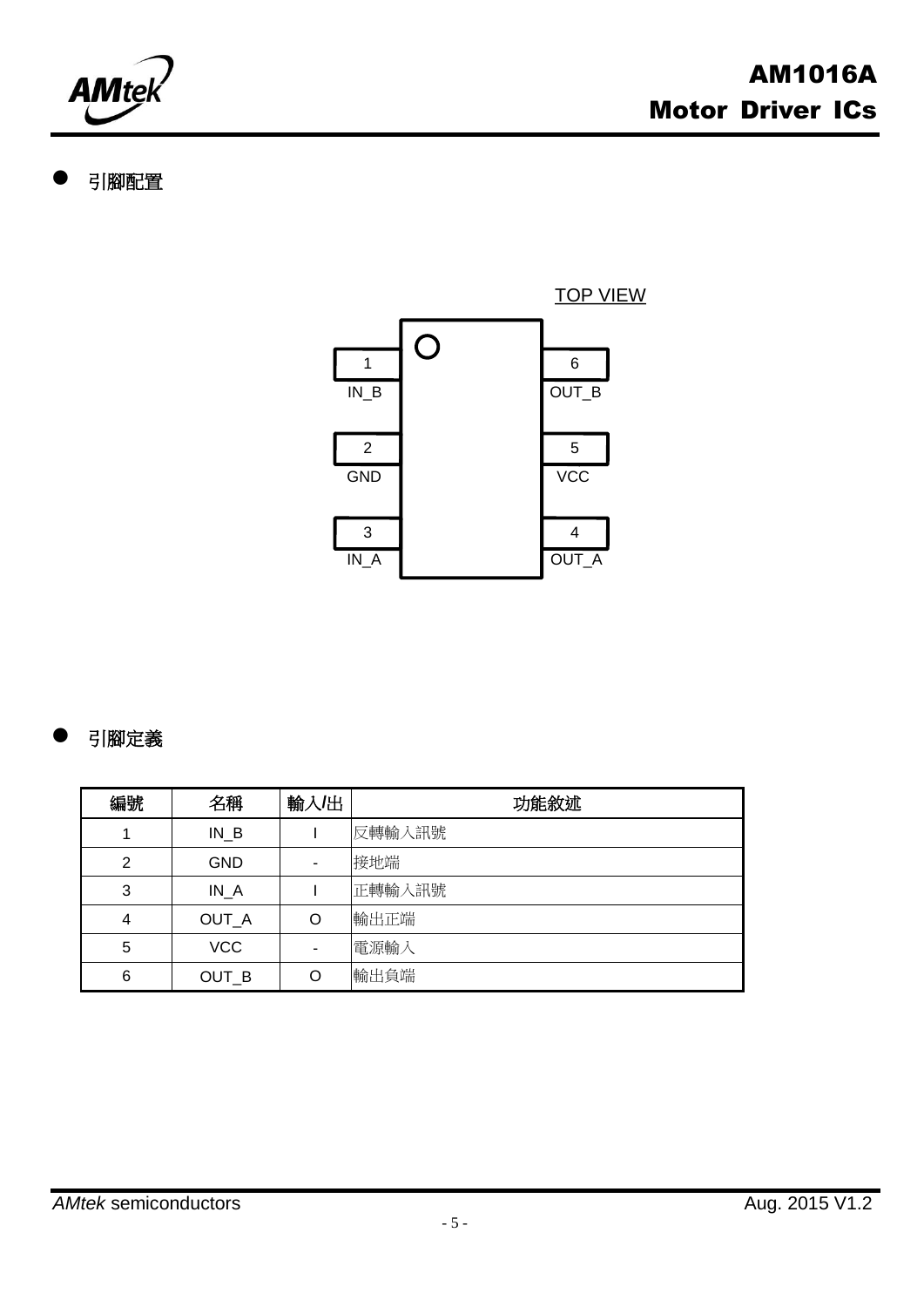

#### 應用線路圖



#### 應用電路說明

應用電路上的掛載元件,說明如下:

- $-$ 、C1、C2:  $V_{cc}$ 輸入端電容
	- 1) 吸收馬達向電源釋放的能量,穩定電源電壓,避免 IC 因突波電壓過高而被直接擊穿,且有濾 波之功能。
	- 2) 在馬達啟動的瞬間,能釋放電流,幫助馬達迅速啟動。
	- 3) Vcc輸入端電容 C1 的選擇需依照 Vcc的電壓穩定性及馬達負載電流大小去選擇電容,在一般 應用下,C1 需要 10µF 的電容,如果 Vcc的電壓漣波較大或是馬達負載電流較大,則須選擇 更大的電容值(當輸入電壓 5V 以上應用時,建議依情況添加至 220µF)。
	- 4) 在 PCB 配置上 C1、C2 雷容需盡量靠近 Vcc (PIN5)。
- 二、 C3: 輸出雙端電容; C4 : 馬達兩端跨接電容
	- 1) C3 可減少馬達在啟動時的突波電壓與轉動時產生的尖波電壓,建議放置 0.1μF 的電容。如果 輸出的電壓漣波較大或是馬達負載電流較大,則須選擇更大的電容值。
	- 2) 在 PCB 配置上 C3 電容需盡量靠近 OUT\_A&B(PIN 4&PIN 6)。
	- 3) C4 電容可單端額外焊接至馬達外殼。
	- 4) C3、C4 電容為一般應用下必須添加。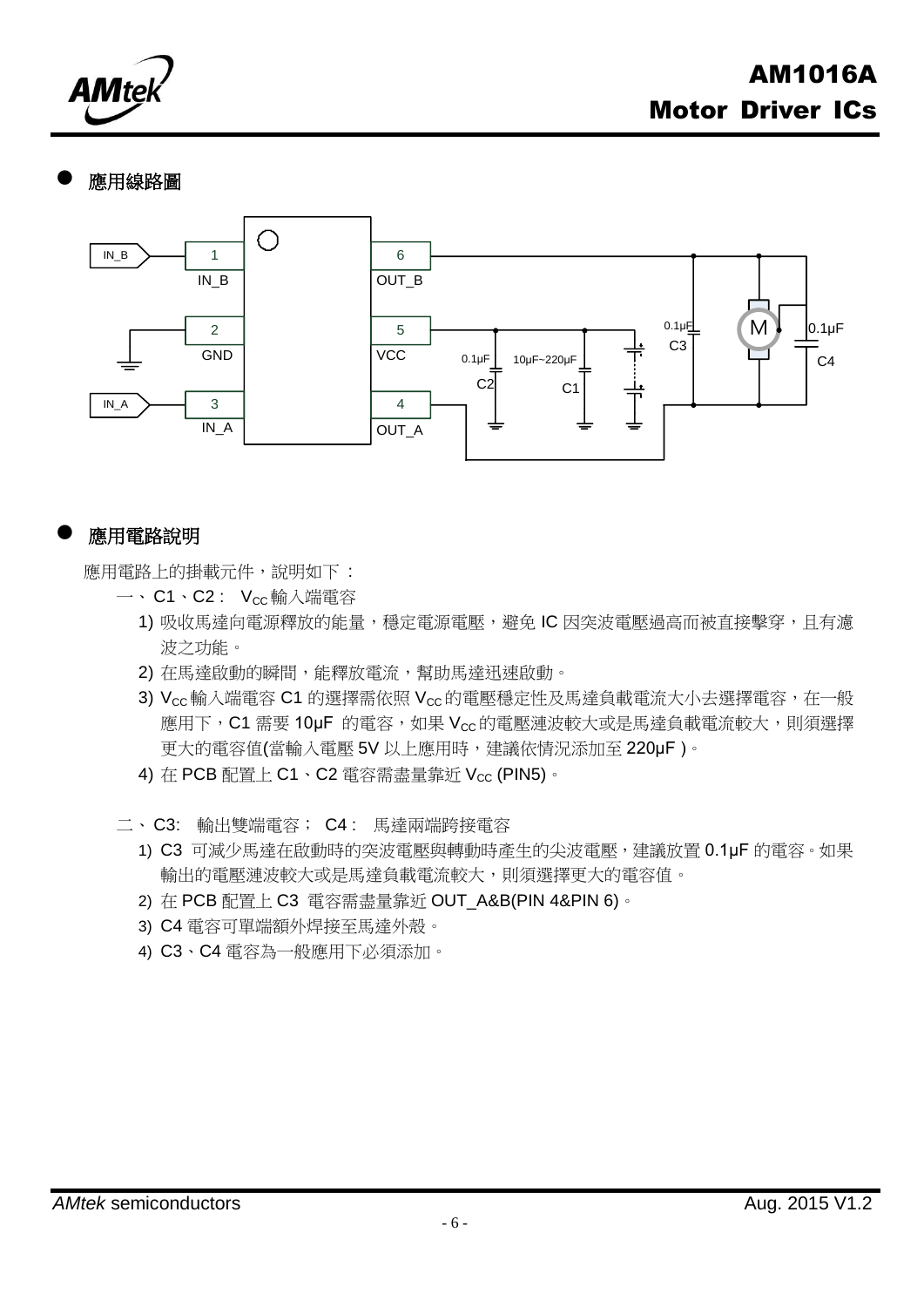

## 工作模式說明

H-Bridge 基本工作模式

- a) 正轉模式 正轉模式定義:IN\_A=H, IN\_B=L, 此時 OUT\_A=H, OUT\_B=L
- b) 反轉模式 反轉模式定義: IN\_A=L, IN\_B=H, 此時 OUT\_A=L, OUT\_B=H
- c) 剎車模式 剎車模式定義: IN\_A=IN\_B=H, 此時 OUT\_A=OUT\_B=L
- d) 停止模式 停止模式定義: IN\_A=IN\_B=L, 此時 OUT\_A=OUT\_B=Hi-Z



# 保護機制說明

1) 過熱保護電路

使用此 IC 時,當 IC 溫度超過 150°C(典型值),此時內置設計的 IC 過熱保護電路會強制關閉所有的 驅動 MOS 晶體,確保客戶產品的安全。當 IC 溫度降至 125°C(典型值)時, IC 即會迅速自動回復且 開始正常運作。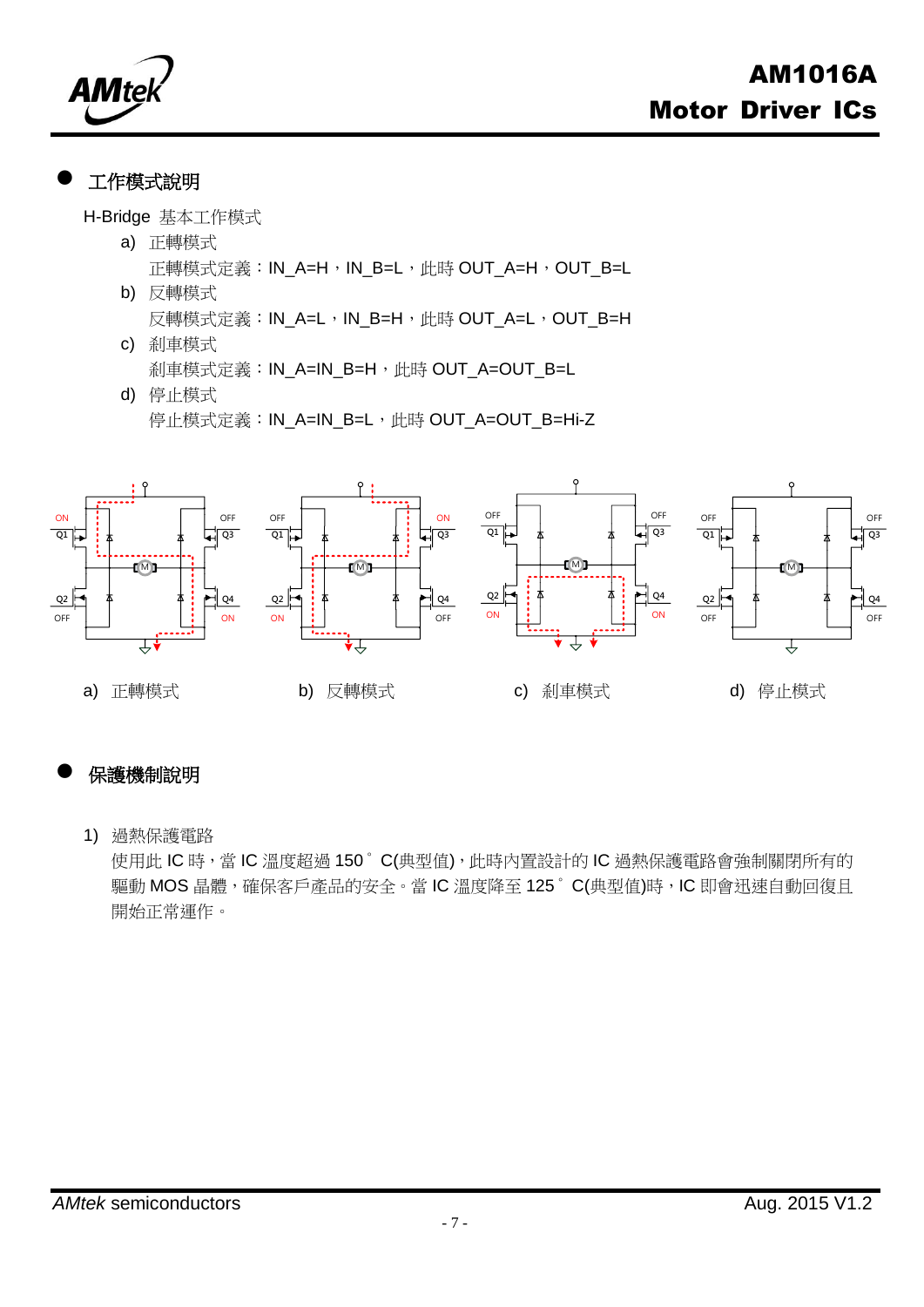

#### 熱的資訊

| eja 接面(junction)到環境的熱阻抗      | 227.78 ℃/W |
|------------------------------|------------|
| ψjt  接面(junction)到封裝表面的熱特性參數 | 20.6 °C/W  |

- **Θja**是在一個JESD-51中所指定的JEDEC標準1s0p板來模擬所獲得之參數。
- 上述之**Θja**數值是當IC被安裝於標準的JEDEC板上時,所預估出來的上升溫度多寡。
- 當IC被安裝於實際的PCB板上時,**Θja**值在JEDEC板上是完全不同於在實際PCB板上的。
- **Ψjt**是節錄自JESD-51中所描述之**Θja**量測所使用的程序來估算IC在一個實際PCB板上之接面溫度 的模擬參數。
- > 熱特性參數<
Wit, 布JEDEC JESD-51-12中描述它是封裝頂部與接面之溫度差比例,因此它對於一 個工程師在實際PCB版環境中來驗證IC溫度,是一個有用的值。
- 當希臘字母是不被允許時,**Ψjt**可寫成Psi-jt。
- 定義:



其中:

- **Ψjt** (Psi-jt) = 晶體接面-封裝上部 C/W
- **Tj**= 晶體接面溫度. C
- **Tt**= 封裝上部中心溫度. C
- **Pd**= 功率消耗. Watts

*AMtek* semiconductors **AUGE 2015 V1.2 Aug.** 2015 V1.2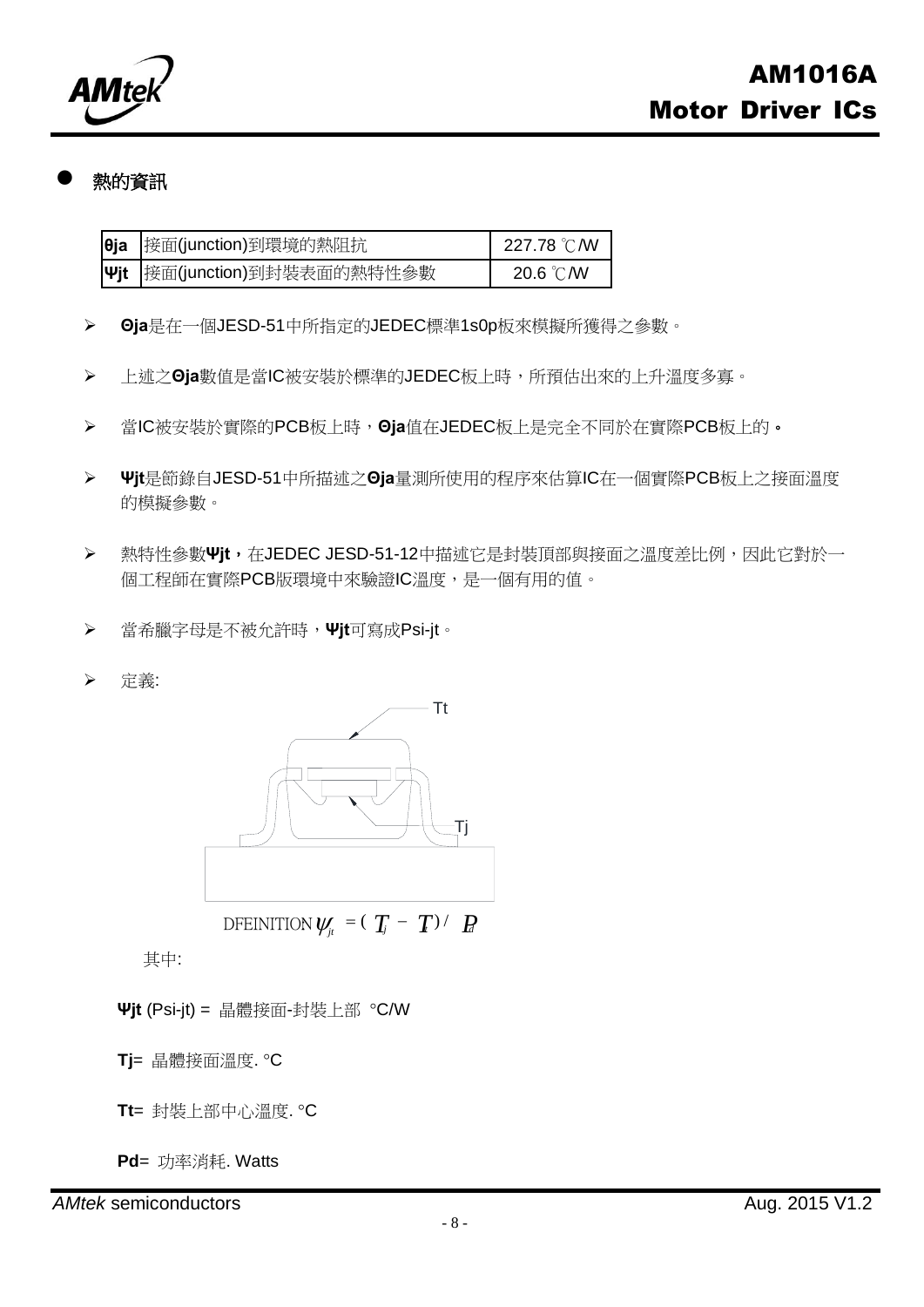

- 實際上,大部分IC的熱會經由PCB所散去,只有一個非常低的熱流會流經過封裝頂部,因此,**Tj**和 **Tt**之間的溫度差很小,故任何PCB變化所造成的誤差量是很小的。
- 可表示此常數**Ψjt**是完全獨立於PCB之變化且當**Tt**是被正確量測時,可用來預測在各環境中實際 PCB上的**Tj**值。

#### 如何預測在各環境中實際**PCB**上的**Tj**值。

步驟 1 : 使用上述所列出之模擬**Ψjt**值。

步驟 2 : 使用下列方法測量**Tt**

#### 熱電隅法

我們建議使用一個約為40標準尺寸(直徑3.15釐米)的熱電隅,磁珠和熱電隅線應接觸封裝的頂 部,並且用少量的導熱環氧樹脂覆蓋。熱電隅線應該為絕熱來預防磁珠由於熱流失到線中所造 成的冷卻。預防**Tt**量測過於低溫是很重要的,因為這也將會導致計算**Tj**時過於低溫。

#### 紅外線光點法

紅外線光點法應該只被用於當使用的設備擁有足夠小之光點面積來獲真正的表面熱中心點。許 多所謂"小光點"的設備仍然在封裝表面與設備零距離時,有著測量區域為0~100+釐米的存在。 這個光點面積對於許多小包裝來說是過大的且很可能會量測出比熱電隅法更低的溫度。因此, 當使用紅外線光點法來測量**Tt**時,光點大小與封裝大小之間的匹配是重要的。

步驟 3 : 計算熱消耗如下

#### **P (VCC–|Vo\_Hi – Vo\_Lo|) x Iout + VCC x Icc**

步驟 4 : 估算**Tj**值如下

#### **Tj**= **Ψjt** x **P**+**Tt**

步驟 5 : 利用已知的 **Tj** 來計算實際 PCB 上的 **Θja** 值

#### **Θja(actual) = (Tj-Ta)/P**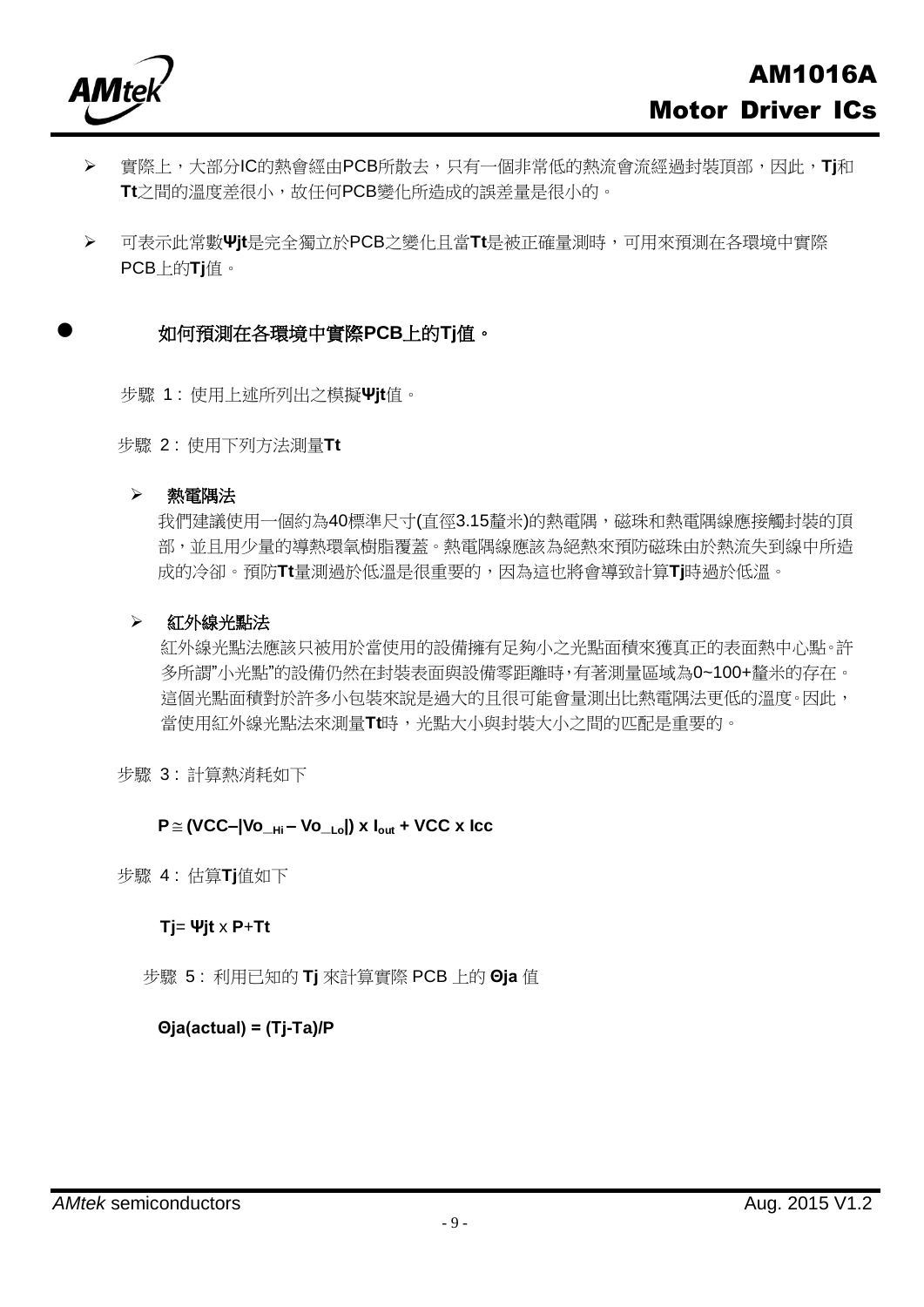



# 根據**JEDEC PCB**與實際**PCB**的最大功率消耗**(**降額曲線**)**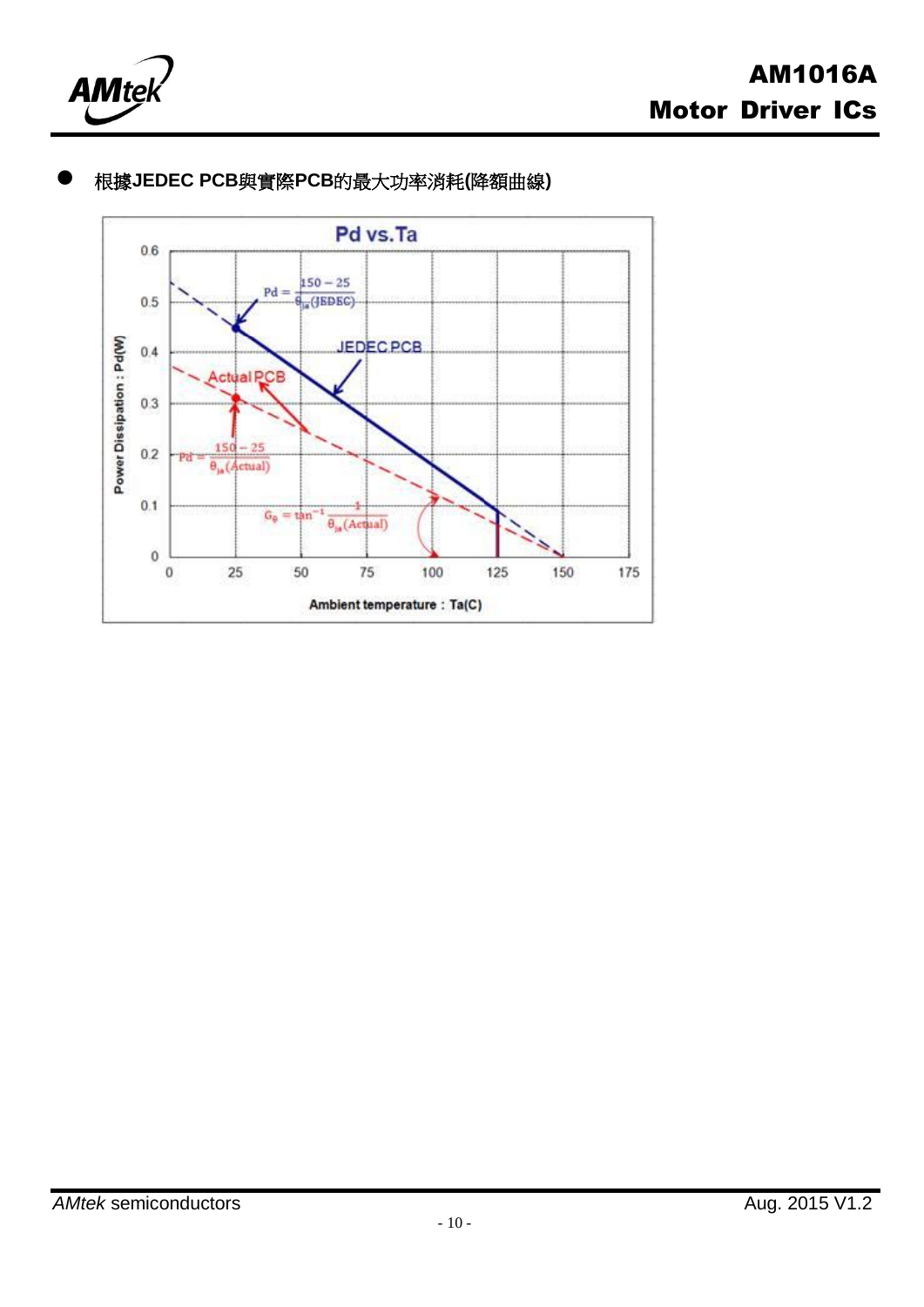







| <b>SYMBOL</b>  |          | <b>MILLIMETERS</b> | <b>INCHES</b> |       |  |
|----------------|----------|--------------------|---------------|-------|--|
|                | Min.     | Max.               |               | Max.  |  |
| A              | --       | 1.35               | --            | 0.053 |  |
| A <sub>1</sub> | 0.04     | 0.15               | 0.002         | 0.006 |  |
| A <sub>2</sub> | 1.00     | 1.20               | 0.039         | 0.047 |  |
| A <sub>3</sub> | 0.55     | 0.75               | 0.022         | 0.030 |  |
| b              | 0.34     | 0.43               | 0.013         | 0.017 |  |
| c              | 0.15     | 0.21               | 0.006         | 0.008 |  |
| D              | 2.72     | 3.12               | 0.107         | 0.123 |  |
| E              | 2.60     | 3.00               | 0.102         | 0.118 |  |
| E1             | 1.40     | 1.80               | 0.055         | 0.071 |  |
|                | 0.3      | 0.6                | 0.012         | 0.024 |  |
| $\Theta$       | 0        | 8                  | 0             | 0.315 |  |
| e              | 0.95 BSC |                    | 0.037 BSC     |       |  |
| e1             |          | 1.90 BSC           | 0.075 BSC     |       |  |